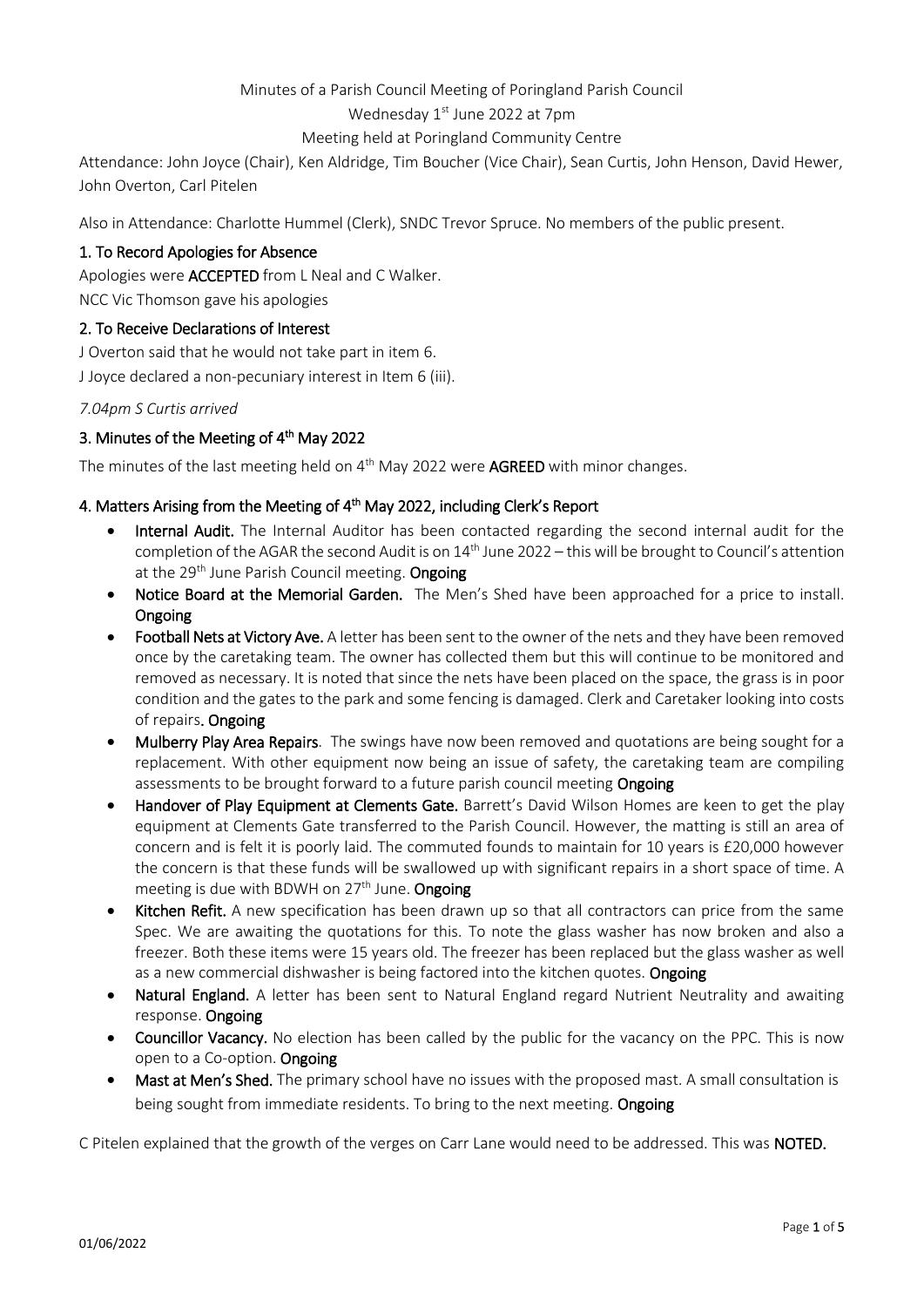# 5. Adjournment for Public Participation, County and District Council Reports, and Councillors with any Pecuniary Interests

- a) District Council T Spruce stated that the Community Action Fund Grant was still open, with applications accepted until the 24<sup>th</sup> June 2022. Grants can be for up to £15,000.
- b) County Council Report None
- c) Public Participation None

## 6.Planning

- a) To Consider Applications Received
	- i) 2022/0859 Proposal: Installation of solar panels to face south on the north side boundary. Location: Land Adjacent to the Bowls Club, The Footpath, Poringland. It was AGREED to SUPPORT the application. It was noted however that the application stated that the Men's Shed owned the land when it is Parish Council land and Men's Shed have a lease on it. AP Clerk to get clarification as to why this was done.
	- ii) 2022/0275 Proposal: Single storey extension. Location: 2 Glenn Road, Poringland NR14 7LL It was AGREED that there would be NO OBJECTION although points would be made regarding drainage and access to the rear of the property.
	- iii) APPEAL APP/L2630/W/22/3296988 Location Land to the North of Heath Loke, Poringland Norfolk. Proposal: Erection of 19 dwellings. Boardwalk Property Developments Ltd c/o Parker Planning Services Ltd. Following the Parish Councils objections to the original planning application it was CONFIRMED that the original OBJECTION still exists and that the Parish Council would write to the appeals inspectorate and would advise that the Parish Council will attend the hearing 10<sup>th</sup> August 2022. J Joyce or J Henson will attend. AP Clerk to submit a comment based on prior objections.
- b) Tree Preservation Orders
	- i) The Norfolk (South Norfolk District Council) Poringland Tree Preservation Order 2022 No. SN0577 Tree(s) at: Hill Cottage 31 Rectory Lane & 13 St Marys Road Poringland Norfolk NR14 7ST & 7SR Easting: 627127 Northing: 302095. NOTED
	- ii) The Norfolk (South Norfolk District Council) Poringland Tree Preservation Order 2022 No. SN0574 Tree(s) at: Hill Cottage, 31 Rectory Lane & 15 St Marys Road Poringland Norfolk NR14 7ST & 7SR Easting: 627127 Northing: 302095. NOTED
- c) To Note Planning Decisions
	- i) 2022/0125 Location: Phase 3, Land North of Shotesham Road Poringland Norfolk Proposal: Details of conditions 3, 16, 20 of 2019/2209 - (3) materials, (16) generator, compressor, chilling unit or cooling fan, (20) external lighting. Decision: Approval of details - Approved
	- ii) 2022/0471 Location: 32 The Street Poringland Norfolk NR14 7JT Proposal: Erection of cart lodge to front. Decision: Refusal
	- iii) 2022/0603 Location: 29 Howe Lane Poringland Norfolk NR14 7LH Proposal: Single storey front extension to dwelling. Decision: Approval with Conditions
	- iv) 2022/0575 Location: 34 All Saints Road Poringland Norfolk NR14 7TA
		- Proposal: Repair and increase height of garden wall Decision: Approval with Conditions

### *SNDC T Spruce left the meeting*

### 7. Finance

a) Receipts, Payments and Bank Reconciliation for April 2022 were received and CONFIRMED. Proposed J Henson, Seconded D Hewer.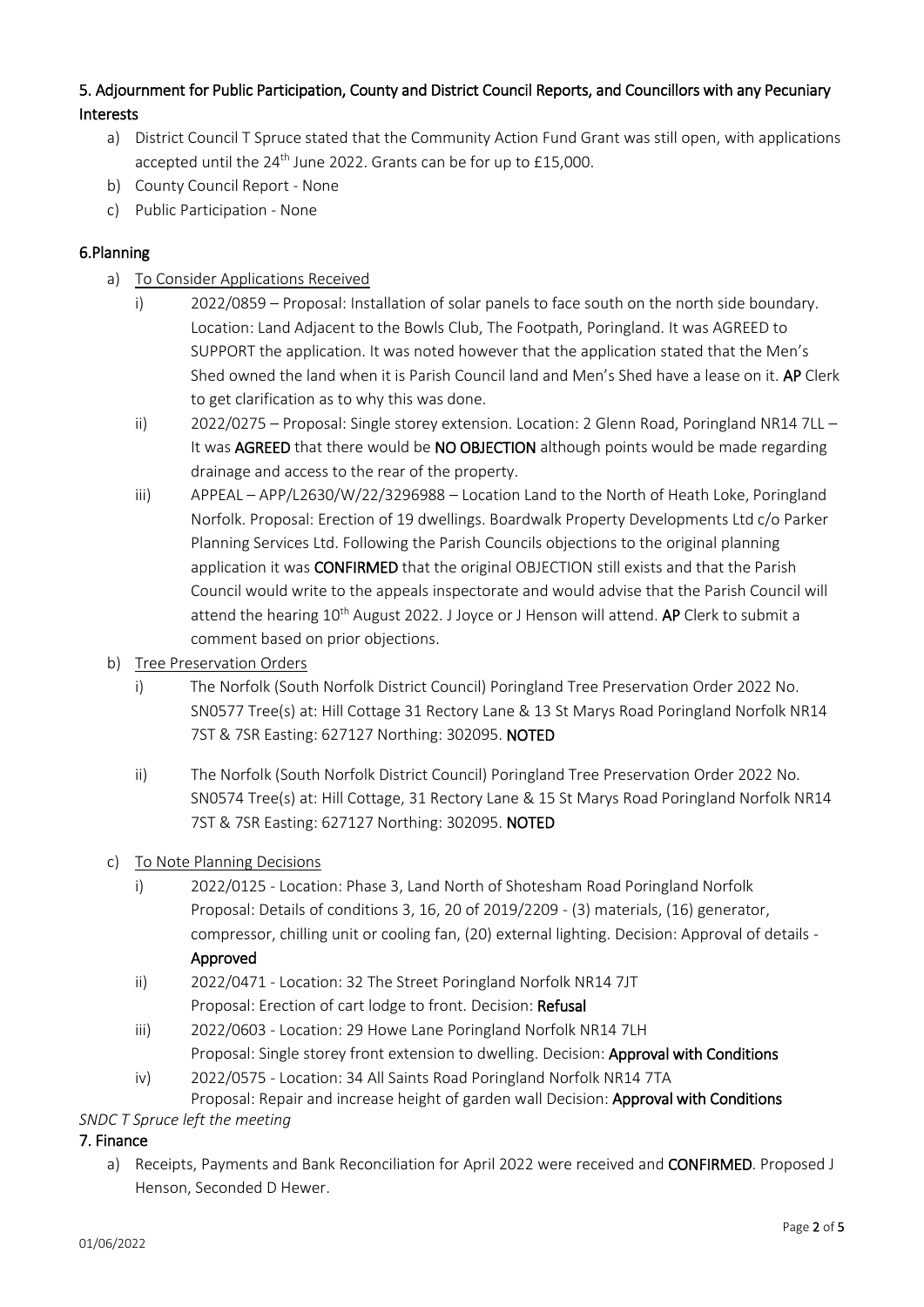# b) Accounts for Payment

i. Accounts for Payment - CONFIRMED. Proposed T Boucher, seconded D Hewer.

| Payee                                                      | Code                                        | Description                      | Paid By DD | Paid by<br><b>BACS</b> | <b>NET TOTAL</b> | <b>GROSS</b><br><b>TOTAL</b> | <b>VAT</b><br>Reclaimable |
|------------------------------------------------------------|---------------------------------------------|----------------------------------|------------|------------------------|------------------|------------------------------|---------------------------|
| May 22 Staff<br>Costs, Paye and<br>Pension<br>Contribution |                                             |                                  |            | £16,849.63             | £16849.63        | £16,849.63                   |                           |
| Hall Hirer                                                 | Community<br>Centre                         | Deposit Refund -<br>Cancellation |            | £125.00                | £125.00          | £125.00                      |                           |
| EG Grounds care                                            | Verge<br>Cutting -<br>April                 | grounds                          |            | £260.00                | £260.00          | £312.00                      | £52.00                    |
| EG Grounds care                                            | Verge<br>Cutting -<br>May                   | grounds                          |            | £260.00                | £260.00          | £312.00                      | £52.00                    |
| Premier Print                                              | Jubilee                                     | Banner                           |            | £30.00                 | £30.00           | £36.00                       | £6.00                     |
| Poringland and<br>District Men's<br>shed                   | Commuted<br>sums                            | Dismantling part of<br>equipment |            | £50.00                 | £50.00           | £50.00                       |                           |
| Norfolk Copiers                                            | General<br>Admin                            | photocopier                      |            | £47.91                 | £47.91           | £57.49                       | £9.58                     |
| Chaplin Farrant                                            | Commuted<br>sums                            | Community land<br>Architects     |            | £5,125.00              | £5,125.00        | £6,150.00                    | £1,025.00                 |
| PHS Group                                                  | Community<br>centre                         | Maintenance                      |            | £181.20                | £181.20          | £217.44                      | £36.24                    |
| S Raney Tree<br>Services                                   | Commuted<br>sums                            | Community<br>woodland            |            | £500.00                | £500.00          | £500.00                      |                           |
| Nisbetts                                                   | Community<br>centre                         | cleaning goods                   |            | £24.66                 | £24.66           | £29.59                       | £4.93                     |
| <b>Total Energies</b>                                      | Community<br>centre                         | Heat & Light                     | £689.32    |                        | £689.32          | £827.18                      | £137.86                   |
| Charles Mutty                                              | Commuted<br>sums                            | Woodland                         |            | £97.52                 | £97.52           | £97.52                       |                           |
| MPS Doors                                                  | Community<br>centre                         | Maintenance                      |            | £205.00                | £205.00          | £246.00                      | £41.00                    |
| <b>Bin Dirty</b>                                           | Community<br>centre                         | cleaning                         |            | £90.00                 | £90.00           | £90.00                       |                           |
| <b>ESPO</b>                                                | Community<br>centre                         | Heat & Light                     | £167.71    |                        | £167.71          | £176.10                      | £8.39                     |
| Hugh Crane                                                 | Community<br>centre                         | cleaning goods                   |            | £50.60                 | £50.60           | £60.72                       | £10.12                    |
| Veolia                                                     | Community<br>centre $/$<br>burial<br>ground | refuse collection                | £64.56     |                        | £64.56           | £77.47                       | £12.91                    |
| <b>BT</b>                                                  | General<br>Admin                            | phone/broadland                  | £113.21    |                        | £113.21          | £135.85                      | £22.64                    |
| Yare                                                       | Community<br>centre                         | café                             |            | £309.08                | £309.08          | £323.97                      | £14.89                    |
| South Norfolk DC                                           | Community<br>centre                         | bar licence                      | £180.00    |                        | £180.00          | £180.00                      |                           |
| South Norfolk DC                                           | Outside<br>spaces                           | dog bins                         | £3,428.60  |                        | £3,428.60        | £4,114.32                    | £685.72                   |
| World Pay                                                  | Community<br>centre                         | café                             | £77.26     |                        | £77.26           | £80.40                       | £3.14                     |
| World Pay                                                  | Community<br>centre                         | café                             | £39.95     |                        | £39.95           | £41.46                       | £1.51                     |
| Norwich Electrical                                         | community<br>centre                         | Maintenance                      |            | £392.00                | £392.00          | £470.40                      | £78.40                    |
| Amazon                                                     | Community<br>centre                         | jubilee/key<br>cabinet/rosettes  |            | £99.52                 | £99.52           | £118.74                      | £19.22                    |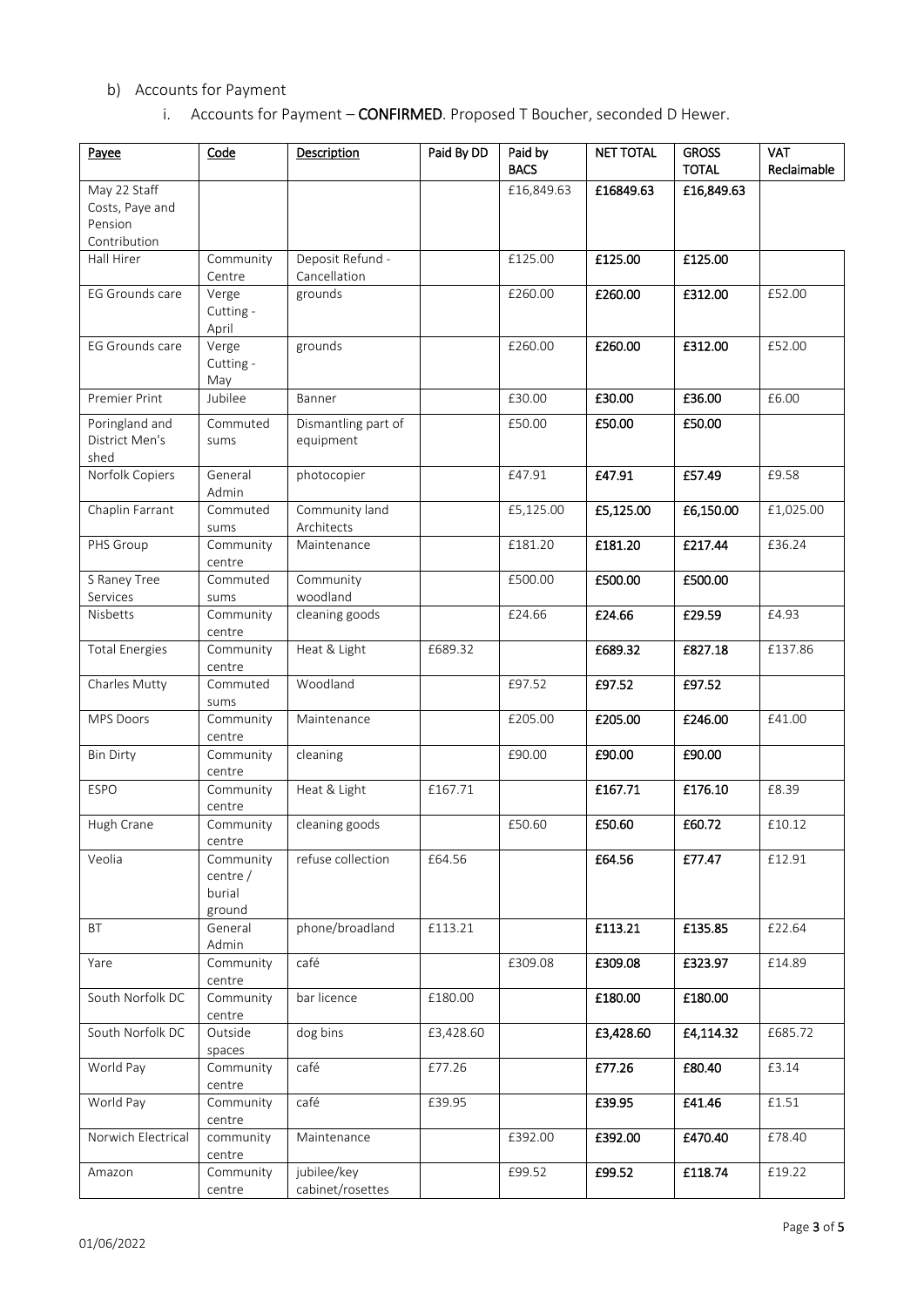| Microshade     | General       | hosted IT         |         | £334.50 | £334.50    | £401.40    | £66.90    |
|----------------|---------------|-------------------|---------|---------|------------|------------|-----------|
|                | Admin         |                   |         |         |            |            |           |
| Corporate card | Community     | Café expenditure/ | £405.72 |         | £405.72    | £459.72    | £54.00    |
| Unity          | Centre        | maintenance       |         |         |            |            |           |
| Spruce         | Outside       | memorial garden   |         | £150.00 | £150.00    | £180.00    | £30.00    |
| Landscapes     | spaces        |                   |         |         |            |            |           |
| Spruce         | <b>Burial</b> | Maintenance       |         | £445.83 | £445.83    | £535.00    | £89.17    |
| Landscapes     | Ground        |                   |         |         |            |            |           |
| Office Water   | Community     | Maintenance       |         | £71.50  | £71.50     | £85.80     | £14.30    |
| Supplies Ltd   | centre        |                   |         |         |            |            |           |
| Total          |               |                   |         |         | £30,865.28 | £33,341.20 | £2,475.92 |

- c) The clerk advised that the  $2<sup>nd</sup>$  internal audit for year ending 21/22 will take place on 14/06/2022.
- d) It was AGREED to give a refund of £125 to a hirer due to ill health. Proposed T Boucher, seconded D Hewer
- e) The clerk CONFIRMED the account closure of Hodge Bank of a fixed rate bond following its maturity. The money has been temporarily place in the Unity bank account until an investment provider can be found. Council were advised that this is becoming trickier to find. C Walker has advised that the money could be transferred to an existing savings account should it be required. The clerk also CONFIRMED the reinvestment of a one-year bond with Hampshire Trust.
- f) The clerk advised that a 2<sup>nd</sup> fixed rate bond with Hodge Bank is due to mature on  $6<sup>th</sup>$  June 2022 and that Hodge Bank have advised that the money will be placed in a Maturity Account. The clerk will continue to look at options for reinvestment.

## 8. Quotations received for the Community Centre replacement flooring in the kitchen, bar and toilet area prior to the kitchen refit.

Quotations were discussed and it was AGREED to accept a quote from Broadland Flooring at a cost of £3630 excl vat. Proposed T Boucher, seconded J Henson.

## 9. Quotations for the replacement fencing on parish council community land off Carr Lane.

Quotations were discussed and it was agreed to accept a quote from Spruce Landscaping to carry out the work. Proposed J Joyce, seconded J Henson. J Joyce thanked councillors who have been getting quotes for various works in the parish in recent months. J Joyce explained that with the arrival of the new clerk that we can revert to our previous, normal practice of the clerk liaising with contractors on procurement.

### 10. Confirm the lease with the Men's Shed has been signed with lease commencing 21/04/2022.

The lease with the Men's Shed had been completed and it had been signed by J Overton and subsequently by J Joyce. This has now been passed on to Leathes Prior solicitors.

## 11. Confirm a location of a new storage container at the Community Centre so a planning application can be submitted.

Following discussions, it was AGREED that councillors would review the locations as set out in the clerk's report after the meeting and a decision will be made at the next meeting. Proposed T Boucher, seconded J Henson

### 12. To Receive Updates and Consider Recommendations from Advisory Groups

- a) Jubilee Working Group NOTED
- b) Strategic Working Group NOTED. T Boucher asked the clerk if the list could be prioritised as agreed at the strategic meeting. AP Clerk to action this point and bring back to council.
- c) Community Land Advisory Group NOTED